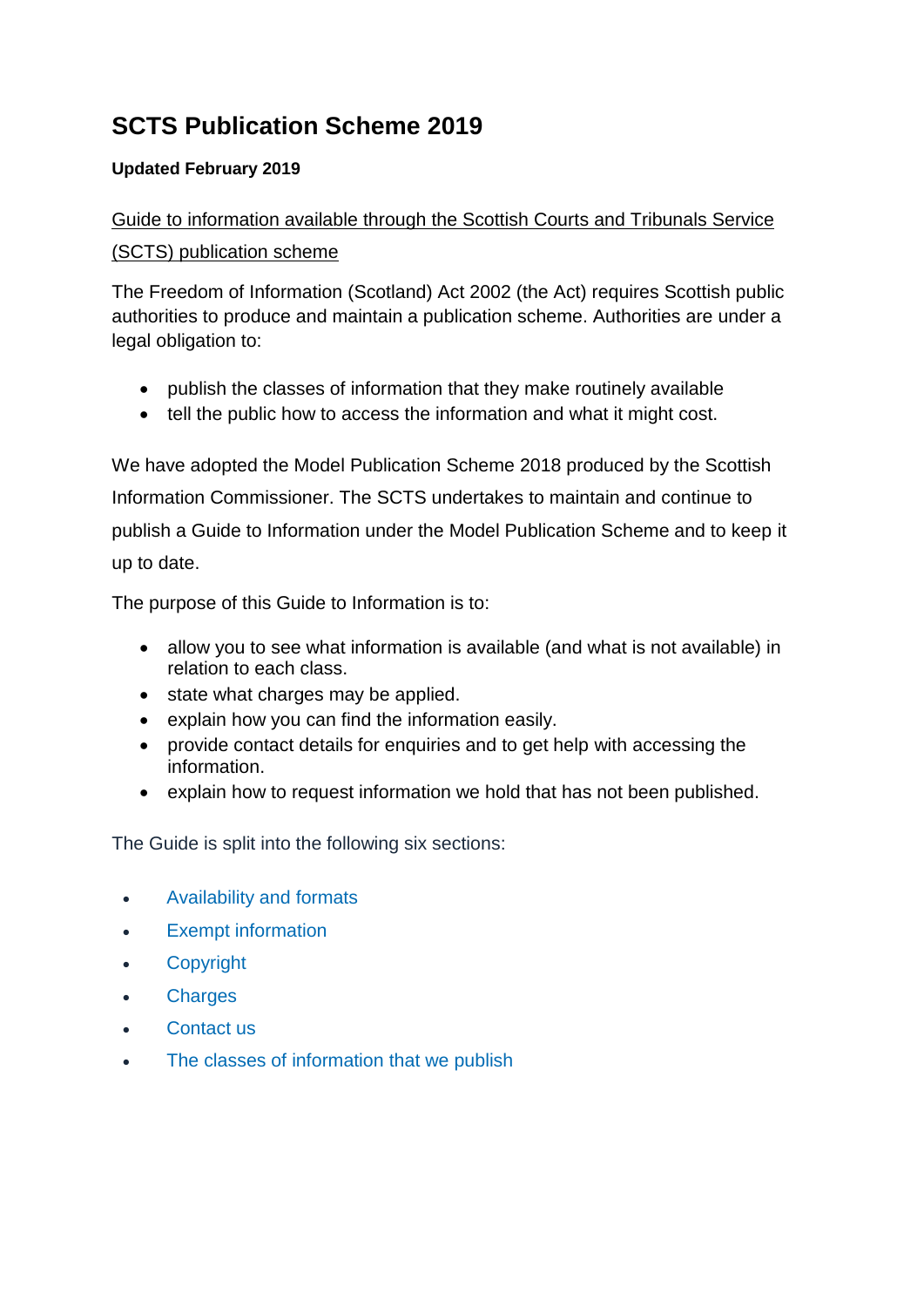# **Availability and formats**

The information we publish through the scheme is, wherever possible, available on our website. We offer alternative arrangements for people who do not want to, or cannot, access the information online or by inspection at our public offices. For example, we can usually arrange to send information to you in paper copy (although there may be a charge seeking to recover costs incurred for this).

# <span id="page-1-0"></span>**Exempt information**

We will publish the information we hold that falls within the classes of information below. If a document contains information that is exempt under Scotland's freedom of information laws (for example sensitive personal information), we may remove or redact the information before publication but we will explain why.

# <span id="page-1-1"></span>**Copyright**

Where the SCTS holds the copyright in its published information, the information may be copied or reproduced without formal permission, provided that:

- **•** it is copied or reproduced accurately
- it is not used in a misleading context
- the source of the material is identified.

<span id="page-1-2"></span>Where the SCTS does not hold the copyright in information we publish, we will make this clear.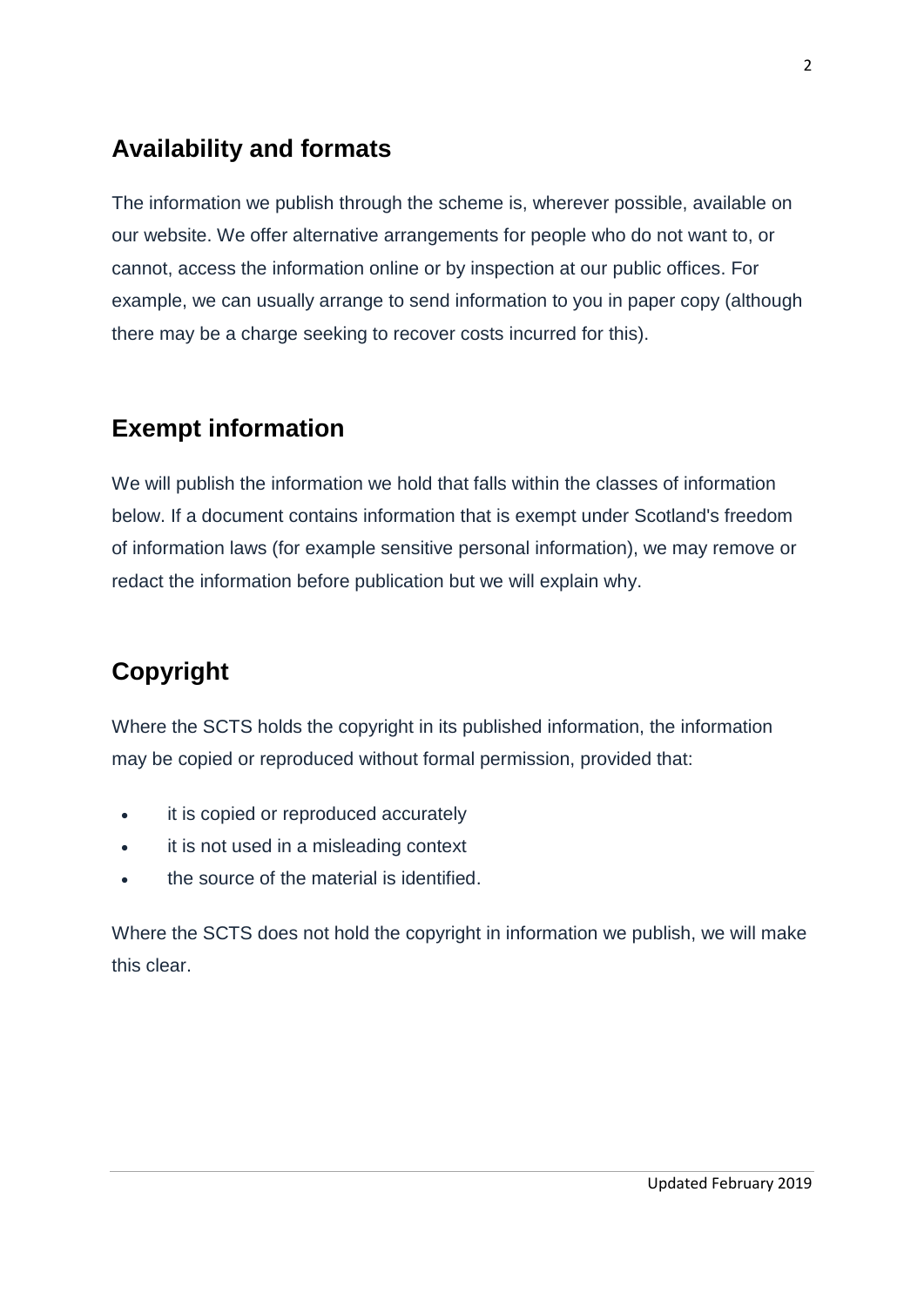## **Charges**

All information contained within our scheme is available from us free of charge where it can be downloaded from our website or where it can be sent to you electronically by email. For those without access to the website a single print-out as on the website or, where available, a hard copy of the document can be requested.

We reserve the right to impose charges for providing information in paper copy or on computer disc. Charges will reflect the actual costs of reproduction and postage to the authority, as set out below.

#### **Reproduction costs**

Where charges are applied, photocopied information will be charged at a standard rate of £7 for each document up to 10 pages and £0.50 for each page thereafter. Computer disks will be charged at the rate of £7.00 per CD ROM.

The SCTS charges are based on those prescribed in schedules to [The Sheriff Court](http://www.legislation.gov.uk/ssi/2018/194/made)  [Fees Amendment Order 2018 No. 194 \(with effect from the 28](http://www.legislation.gov.uk/ssi/2018/194/made)<sup>th</sup> September 2018) and [The Court of Session etc. Fees Order 2018](http://www.legislation.gov.uk/ssi/2018/83/made) No. 83

In the event that a charge is to be levied, you will be advised of the charge and how it has been calculated. Information will not be provided to you until payment has been received.

#### **Postage cost**

We will pass on postage charges to the requester at the cost to the authority of sending the information by first class post.

<span id="page-2-0"></span>Publications may be available in other formats on request.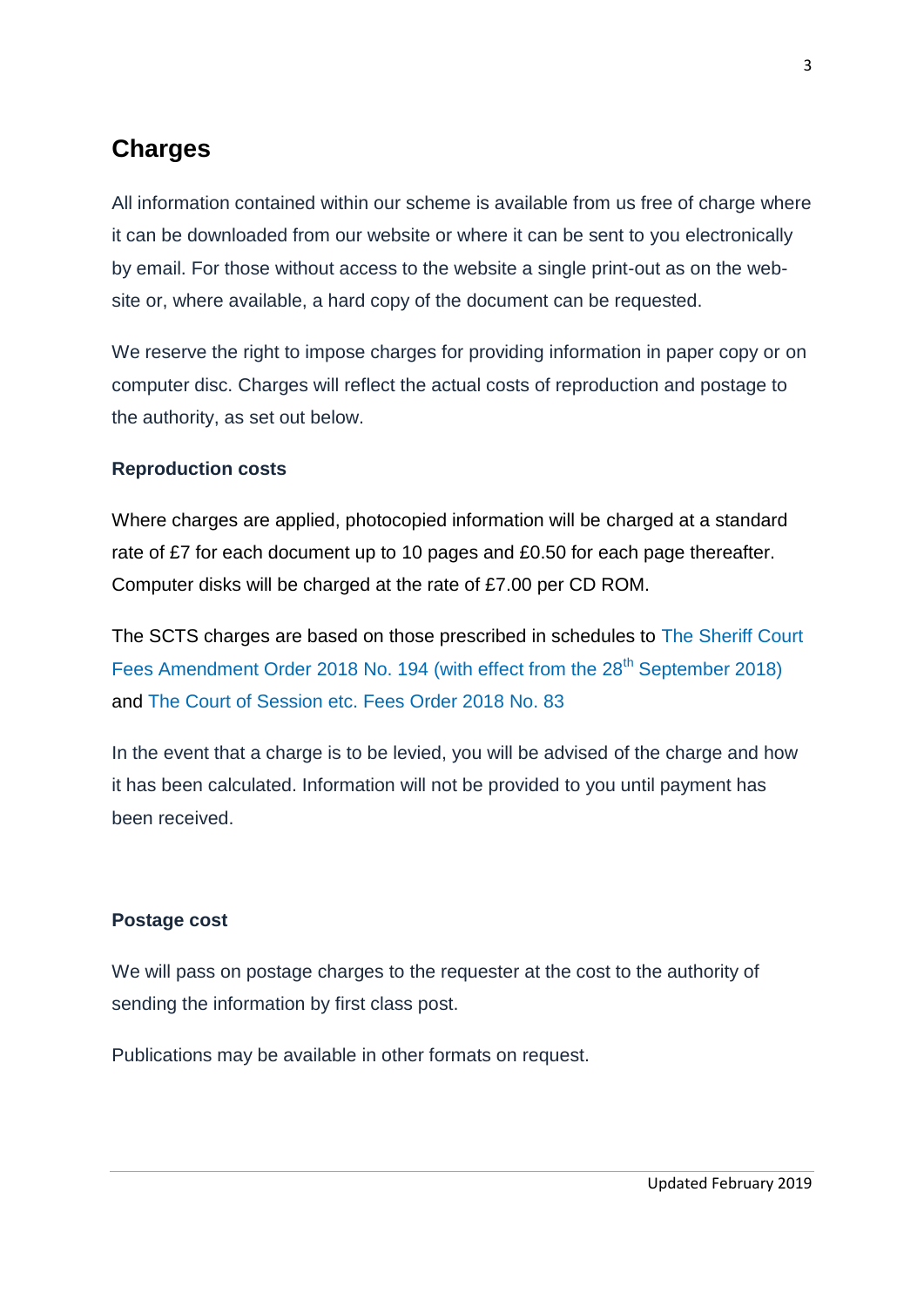## **Contact us**

You can contact us for assistance with any aspect of this publication scheme or for advice on how to make a complaint if you are dissatisfied with any aspect of this publication scheme:

Scottish Courts and Tribunals Service Saughton House Broomhouse Drive **Edinburgh** EH11 3XD Tel: 0131 444 3335 Email: [foi@scotcourts.gov.uk](mailto:foi@scotcourts.gov.uk)

You can also contact us using text relay – please follow the guidance at this link – [The Next Generation Text Service](https://www.btplc.com/inclusion/MakingCallingEasier/Textrelay/index.htm)

<span id="page-3-0"></span>We will also be pleased to advise you how to ask for information that we do not routinely publish. Please contact as above.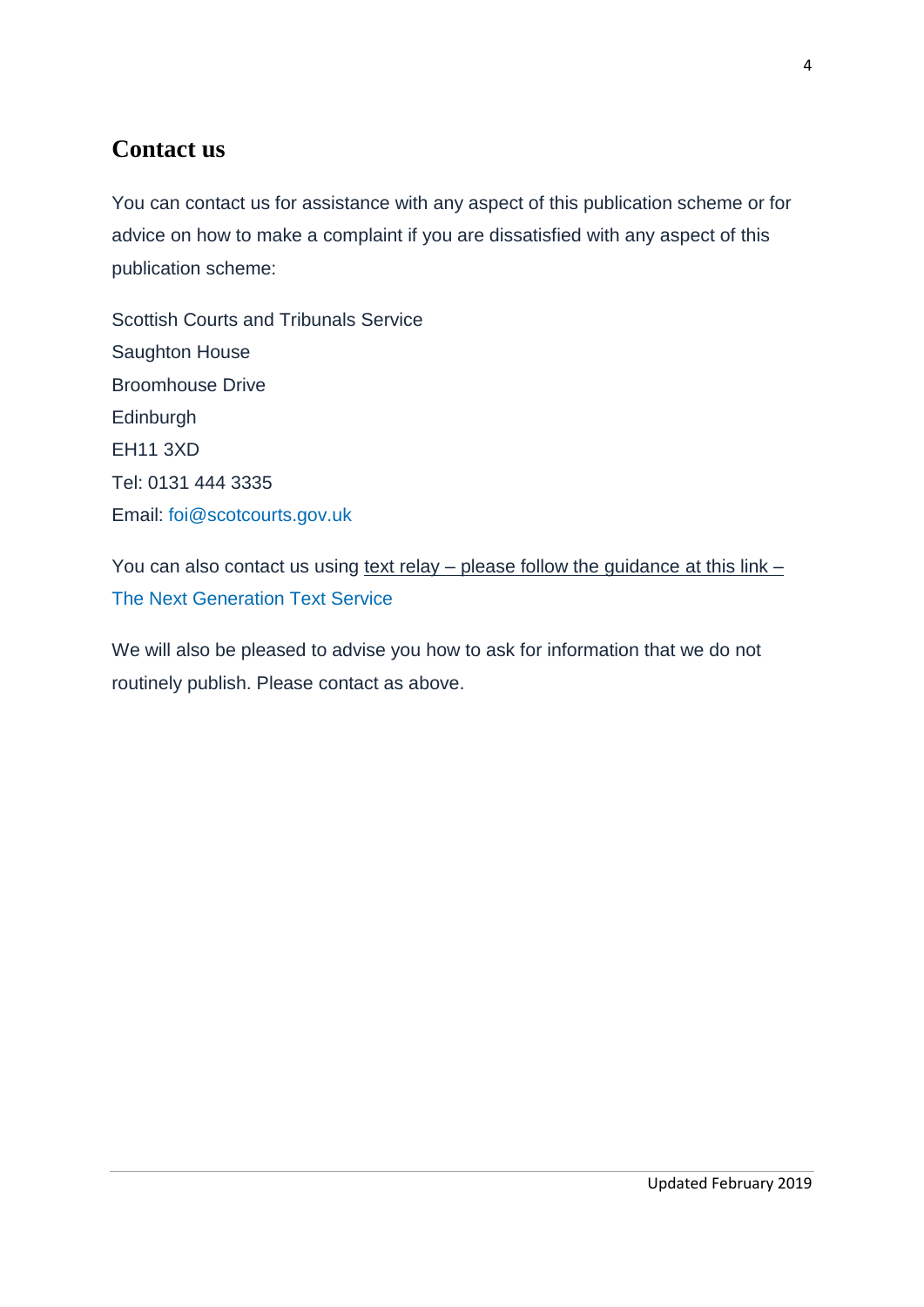# **The classes of information that we publish**

We publish information that we hold within the following classes. Once information is published under a class we will continue to make it available for the current and previous two financial years.

There are 9 classes of information in the 2019 Publication Scheme;

- Class 1: About the authority provides information about the SCTS, who we are, where to find us, how to contact us, how we are managed and our external relations.
- Class 2: How we deliver our functions and services provides information about our work, our strategy and policies for delivering functions and services and information for our service users.
- Class 3: How the authority takes decisions and what it has decided provides information about the decisions we take, how we make decisions and how we involve others.
- Class 4: What the authority spends and how it spends it provides information about our strategy for and management of financial resources (in sufficient detail to explain how we plan to spend public money and what has actually been spent).
- Class 5: How the authority manages its human, physical and information resources provides information about how we manage the human, physical and information resources of the authority.
- Class 6: How the authority procures goods and services from external providers provides information about how we procure goods and services, and our contracts with external providers.
- Class 7: How our authority is performing contains information about how the authority performs as an organisation and how well it delivers its functions and services.
- Class 8: Our commercial publications We do not hold or publish any information under this class.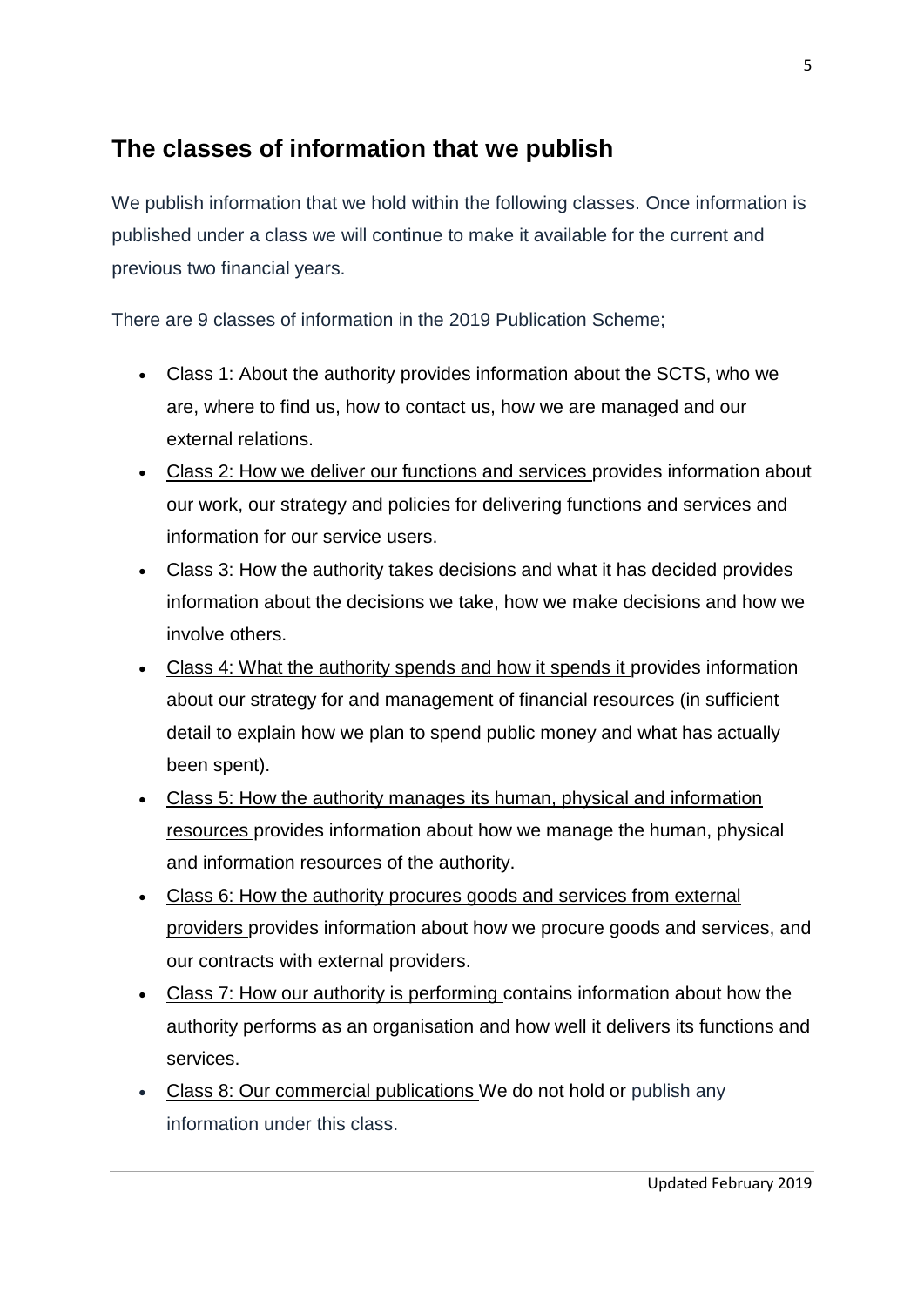• Class 9: Our open data provides open data made available by the authority as described by the [Scottish Government Open Data Strategy and Resource](http://www.gov.scot/Publications/2015/08/4093/0)  [Pack,](http://www.gov.scot/Publications/2015/08/4093/0) available under an open license.

Where information has been updated or superseded, only the current version will be available. If you would like to see previous versions, please ask us for that information.

If you have difficulty in finding information, please contact the **FOI Officer** on 0131 444 3335 or by emailing [foi@scotcourts.gov.uk.](mailto:foi@scotcourts.gov.uk)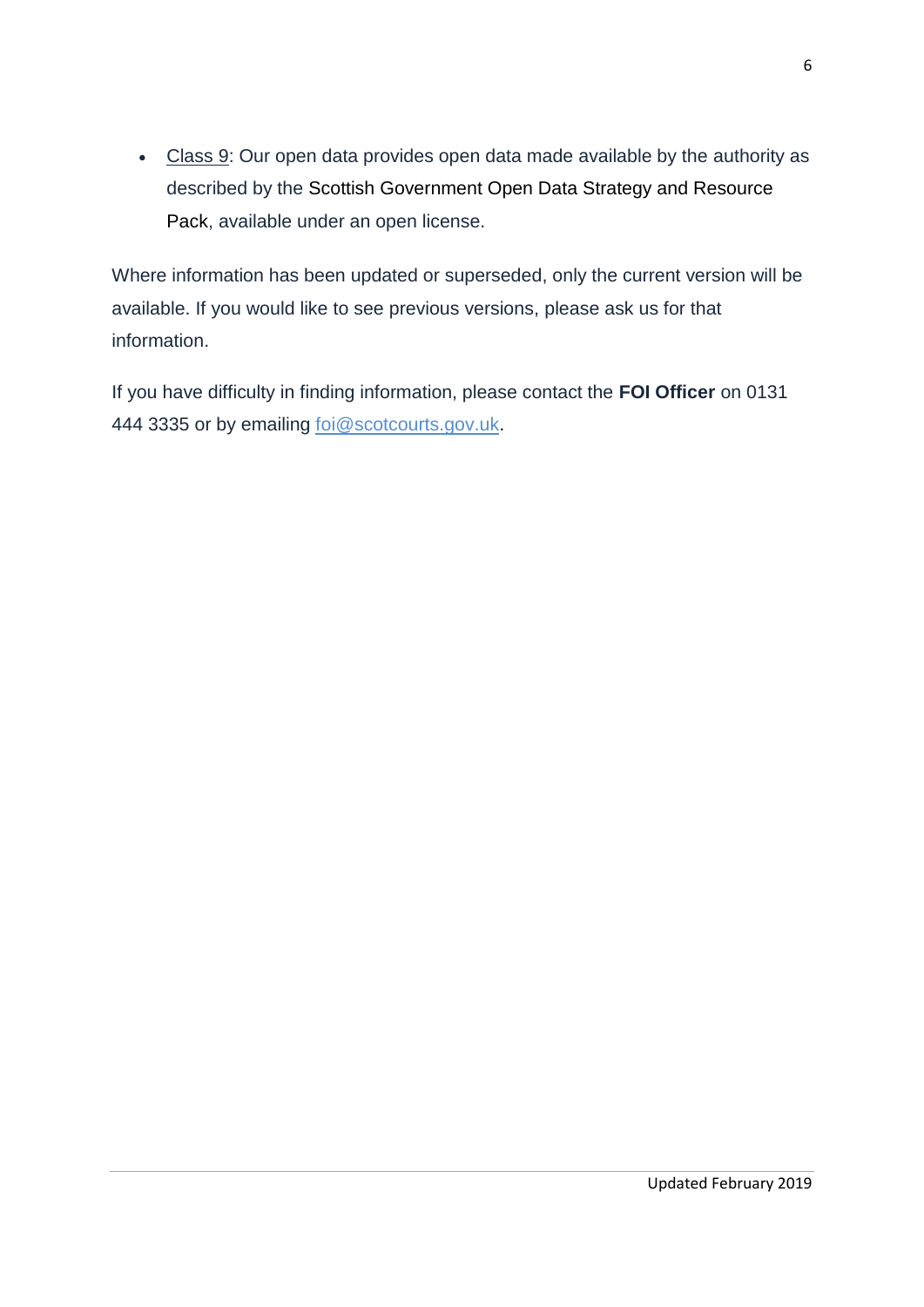## **Class 1 - About the authority**

*Description - Information about the SCTS, who we are, where to find us, how to contact us, how we are managed and our external relations.*

#### **Our enabling legislation**

[Judiciary and Courts \(Scotland\) Act 2008](http://www.legislation.gov.uk/asp/2008/6/contents) (see also the [Tribunals \(Scotland\) Act](http://www.legislation.gov.uk/asp/2014/10/contents)  [2014](http://www.legislation.gov.uk/asp/2014/10/contents) and the Courts [Reform \(Scotland\) Act 2014\)](http://origin-www.legislation.gov.uk/asp/2014/18/contents).

#### **An introduction**

[About the SCTS](http://www.scotcourts.gov.uk/about-the-scottish-court-service)

[SCTS website front page](http://www.scotcourts.gov.uk/)

**[SCTS Board](http://www.scotcourts.gov.uk/about-the-scottish-court-service/the-scottish-court-service-board)** 

#### [Executive Team](http://www.scotcourts.gov.uk/about-the-scottish-court-service/scs-executive-team)

[Judicial Office for Scotland](https://www.scotcourts.gov.uk/about-the-scottish-court-service/judicial-office-for-scotland) - Please note that courts, tribunals and the Scottish judiciary are not public authorities for the purposes of FOISA. The SCTS is however covered by FOISA, by way of its responsibility for providing administrative support – in the form of property, services, officers and other staff required for the purposes of:

- the Scottish courts and the judiciary of those courts; and
- the Scottish tribunals, and to the members of those Tribunals.

For more information see the [Judiciary of](http://www.scotland-judiciary.org.uk/1/0/Home) Scotland website and the Office of the Scottish Information Commissioner [Guidance on Court Records.](http://www.itspublicknowledge.info/Law/FOISA-EIRsGuidance/section37/Section37.aspx)

[Office of the Public Guardian](http://www.publicguardian-scotland.gov.uk/)

[Accountant of Court](http://www.scotcourts.gov.uk/the-courts/more/the-accountant-of-court)

#### [Scottish Courts](http://www.scotcourts.gov.uk/the-courts)

[Scottish Tribunals](http://www.scotcourts.gov.uk/the-courts/the-tribunals/about-scottish-tribunals) **-** The Tribunals (Scotland) Act 2014 created a new, simplified statutory framework for tribunals in Scotland, bringing existing jurisdictions together and providing a structure for new ones. The Act created two new tribunals, the Firsttier Tribunal for Scotland and the Upper Tribunal for Scotland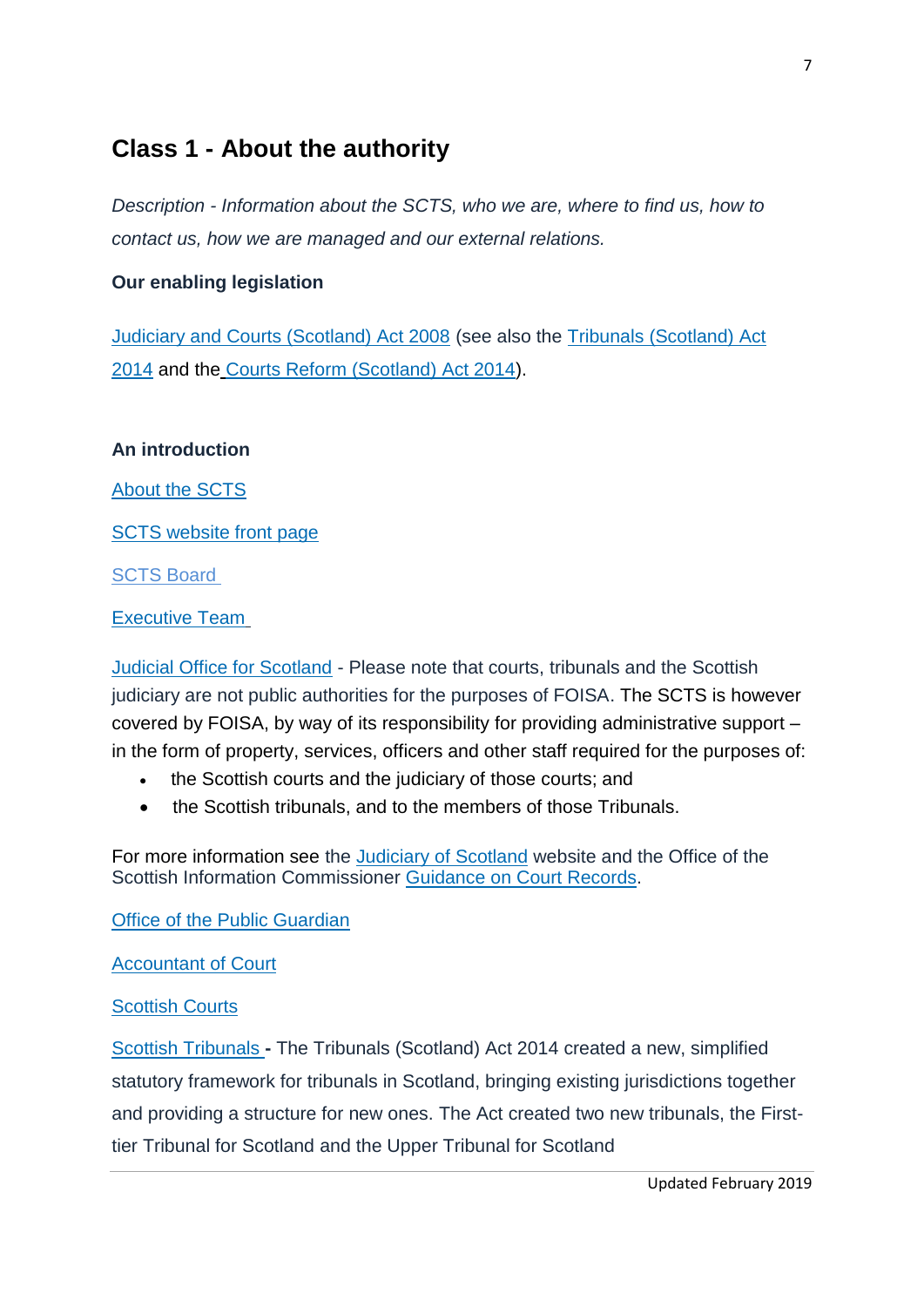### **The Upper Tribunal for Scotland**

The Upper Tribunal hears appeals on decisions of the chambers of the First-tier Tribunal.

#### **The First-tier Tribunal for Scotland**

The First-tier Tribunal is organised into a series of chambers which may have specialist jurisdictions.

**[General Regulatory Chamber \(](http://www.generalregulatorychamber.scot/)Charity Appeals) [Health and Education Chamber](http://www.healthandeducationchamber.scot/) (Additional Support Needs) [Housing and Property Chamber](http://www.housingandpropertychamber.scot/) [Social Security Chamber](https://www.scotcourts.gov.uk/the-courts/tribunal-locations/social-security-chamber---first-tier-tribunal-for-scotland) [Tax Chamber](http://www.taxtribunals.scot/)**

**The following Tribunals are administered by the Scottish Courts and Tribunals Service:**

**[The Mental Health Tribunal for Scotland](http://www.mhtscotland.gov.uk/mhts/Contact_Us/Contact_Us) [The Council Tax Reduction Review Panel](http://counciltaxreductionreview.scotland.gov.uk/) [The Pensions Appeals Tribunal](http://www.patscotland.org.uk/) [The Lands Tribunal for Scotland](http://www.lands-tribunal-scotland.org.uk/contact/office-and-staff)**

Each Tribunal website provides information about membership, types of cases before that tribunal, outcomes or decisions and contact details. Decisions are not published for either the Council Tax Reduction Review Panel or The Pensions Appeals Tribunal due to the personal nature of the hearings. That material would be highly likely to be covered by the absolute exemption for personal data under section 38(1)(b) of FOISA.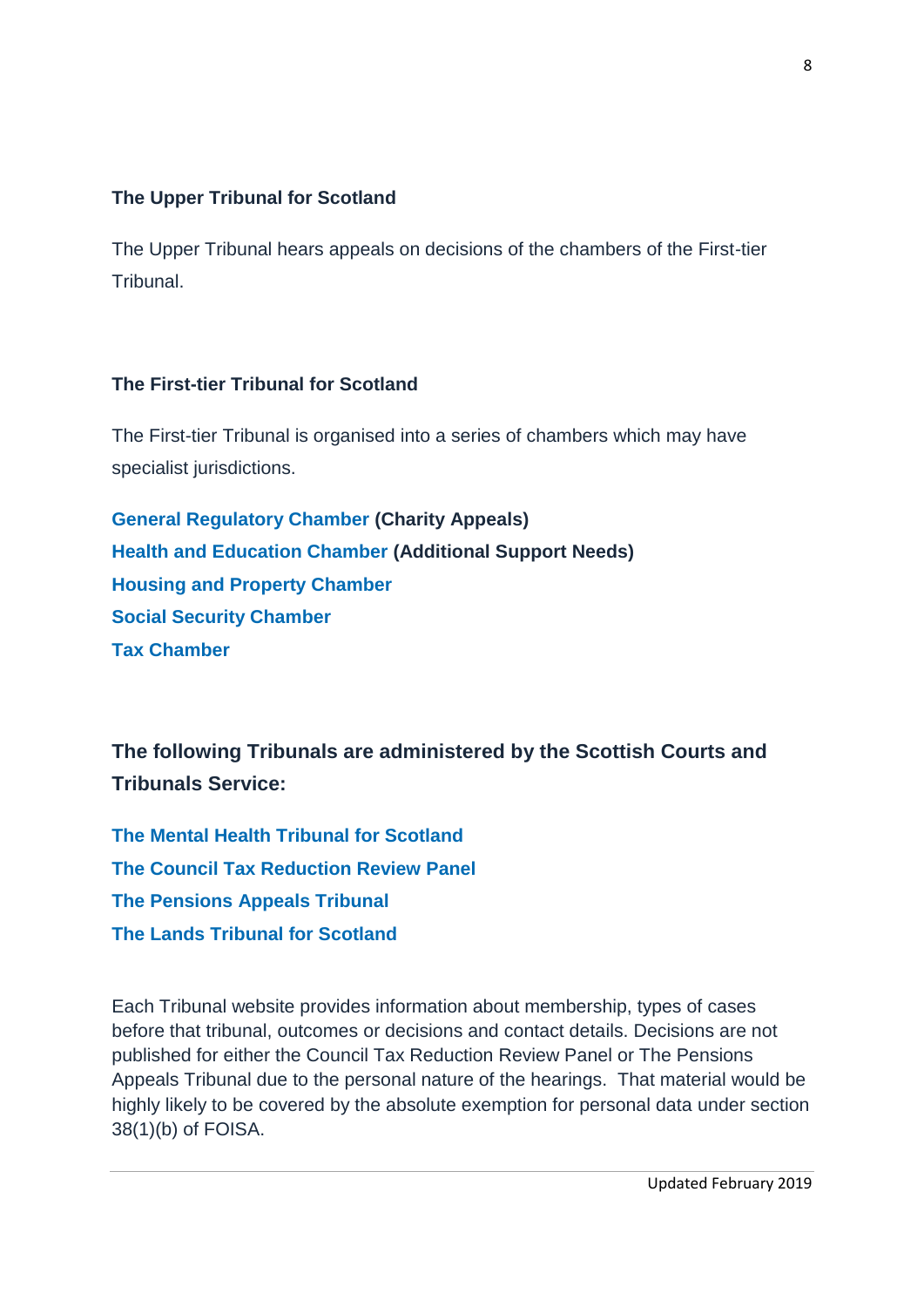#### **Governance and accountability**

SCTS Board - [Standing Orders](http://www.scotcourts.gov.uk/docs/default-source/scs-board/scts-standing-orders---april-201526d5cea6898069d2b500ff0000d74aa7.pdf?sfvrsn=6)

[SCTS Framework Document](https://www.scotcourts.gov.uk/docs/default-source/scs---taking-action/scts-framework-document---april-201549d5cea6898069d2b500ff0000d74aa7.pdf?sfvrsn=2http://www.scotcourts.gov.uk/docs/default-source/scs---taking-action/scts-framework-document---april-201549d5cea6898069d2b500ff0000d74aa7.pdf?sfvrsn=2) 

[Minutes of the SCTS Board](https://www.scotcourts.gov.uk/about-the-scottish-court-service/minutes/scts-board-minutes)

**[Audit Committee](http://www.scotcourts.gov.uk/about-the-scottish-court-service/the-scottish-court-service-board/scs-audit-committee)** 

[People Committee](http://www.scotcourts.gov.uk/about-the-scottish-court-service/the-scottish-court-service-board/scs-people-committee)

[Estates, Health and Safety, Fire and Security Committee](http://www.scotcourts.gov.uk/about-the-scottish-court-service/the-scottish-court-service-board/estates-health-and-safety-fire-and-security-committee)

[Privacy Statement](https://www.scotcourts.gov.uk/meta/privacy)

#### **External Relations/working with others**

The SCTS works closely with many public and private sector partners. Amongst others, it has extensive interaction with:

[The Crown Office and Procurator Fiscal Service](http://www.crownoffice.gov.uk/)

[Scottish Government](http://www.scotland.gov.uk/)

[Police Scotland](http://www.scotland.police.uk/)

[Scottish Prison Service](http://www.sps.gov.uk/)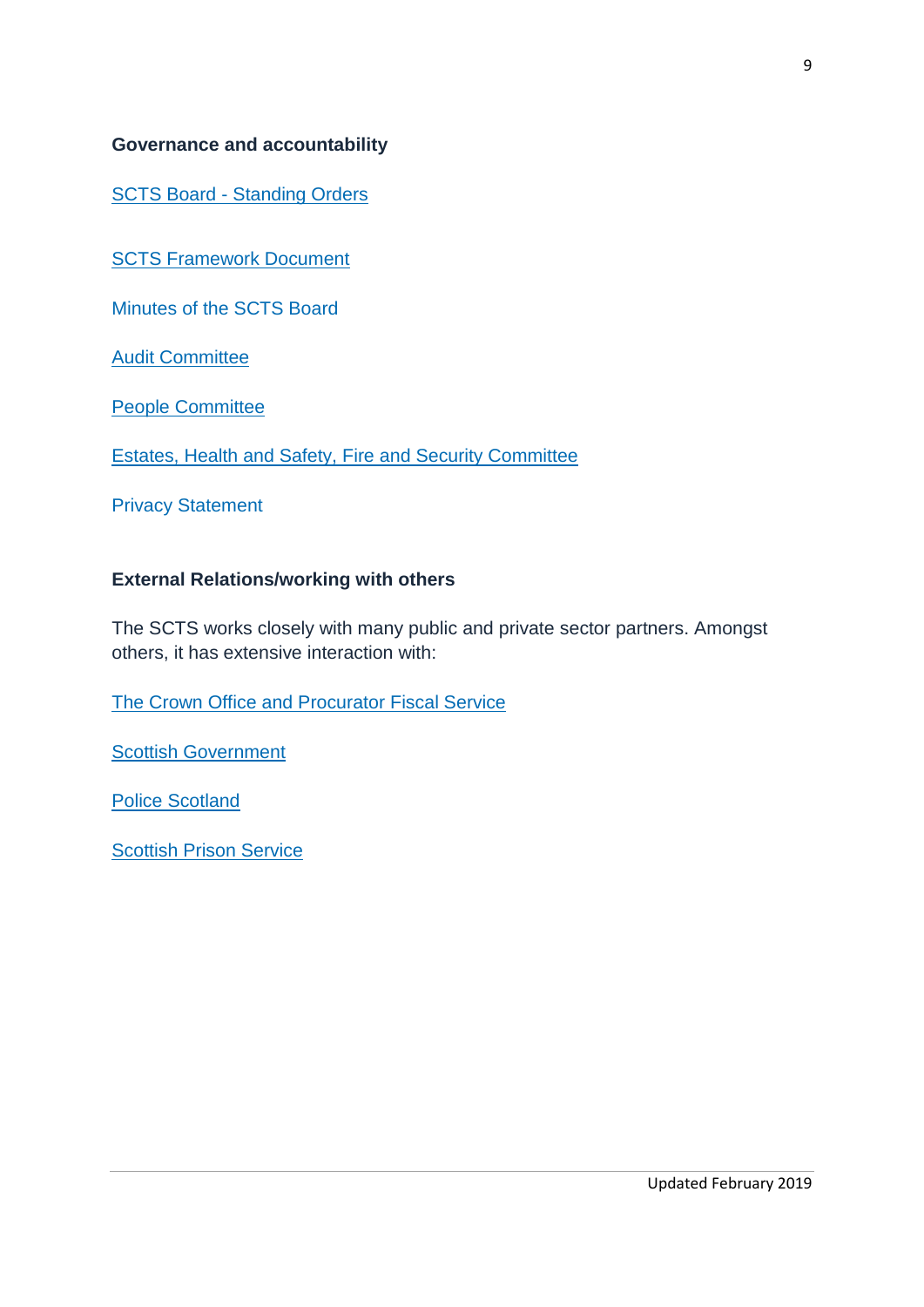### **Contacts**

[SCTS Complaints procedure](http://www.scotcourts.gov.uk/footer-pages/bottom-menu-bar/complaints-and-feedback)

**[SCTS Media Team](http://www.scotcourts.gov.uk/about-the-scottish-court-service/contact-us/media-enquiries)** 

[Scottish Tribunals](http://www.scotcourts.gov.uk/the-courts/the-tribunals/about-scottish-tribunals)

[The Judicial Office for Scotland](http://www.scotland-judiciary.org.uk/23/0/Judicial-Office-for-Scotland)

### **Keeping others informed**

[SCTS News](http://www.scotcourts.gov.uk/about-the-scottish-court-service/scs-news)

#### **[Consultations](http://www.scotcourts.gov.uk/about-the-scottish-court-service/consultations)**

[Parliamentary Questions](http://www.scotcourts.gov.uk/about-the-scottish-court-service/parliamentary-questions) - Where a Parliamentary Question relates to operational matters which are the responsibility of the Scottish Courts and Tribunals Service Corporate Body

[Guide to information in our publication scheme](http://www.scotcourts.gov.uk/about-the-scottish-court-service/contact-us/freedom-of-information) 

[Court Judgments and Opinions](http://www.scotcourts.gov.uk/search-judgments/about-judgments) - As a rule, opinions where there is a significant point of law or particular public interest, will generally be published on the SCTS website.

Where appropriate, e.g. to protect the identity of a child, such a case may be anonymised, or details redacted. For most other cases, a judgement will not have been transcribed. It is also probable that absolute exemptions would apply in relation to a FOISA request for the relevant material under section 37 (court records – for a period of 15 years) and 38 (personal data). Please contact [foi@scotcourts.gov.uk](mailto:foi@scotcourts.gov.uk) if you have a query about an unpublished case.

All determinations made in terms of the Inquires into [Fatal Accident and Sudden](http://www.legislation.gov.uk/asp/2016/2/contents/enacted)  [Deaths Act 2016](http://www.legislation.gov.uk/asp/2016/2/contents/enacted) from 15<sup>th</sup> June 2017 are published.

[Court rolls](http://www.scotcourts.gov.uk/current-business) - providing notice of cases calling in court. This information is published at the time of a hearing in the interests of open justice, and to assist litigants attending court for those cases, as well as others having an interest. It is not permanently displayed as once that purpose has ceased it is likely that absolute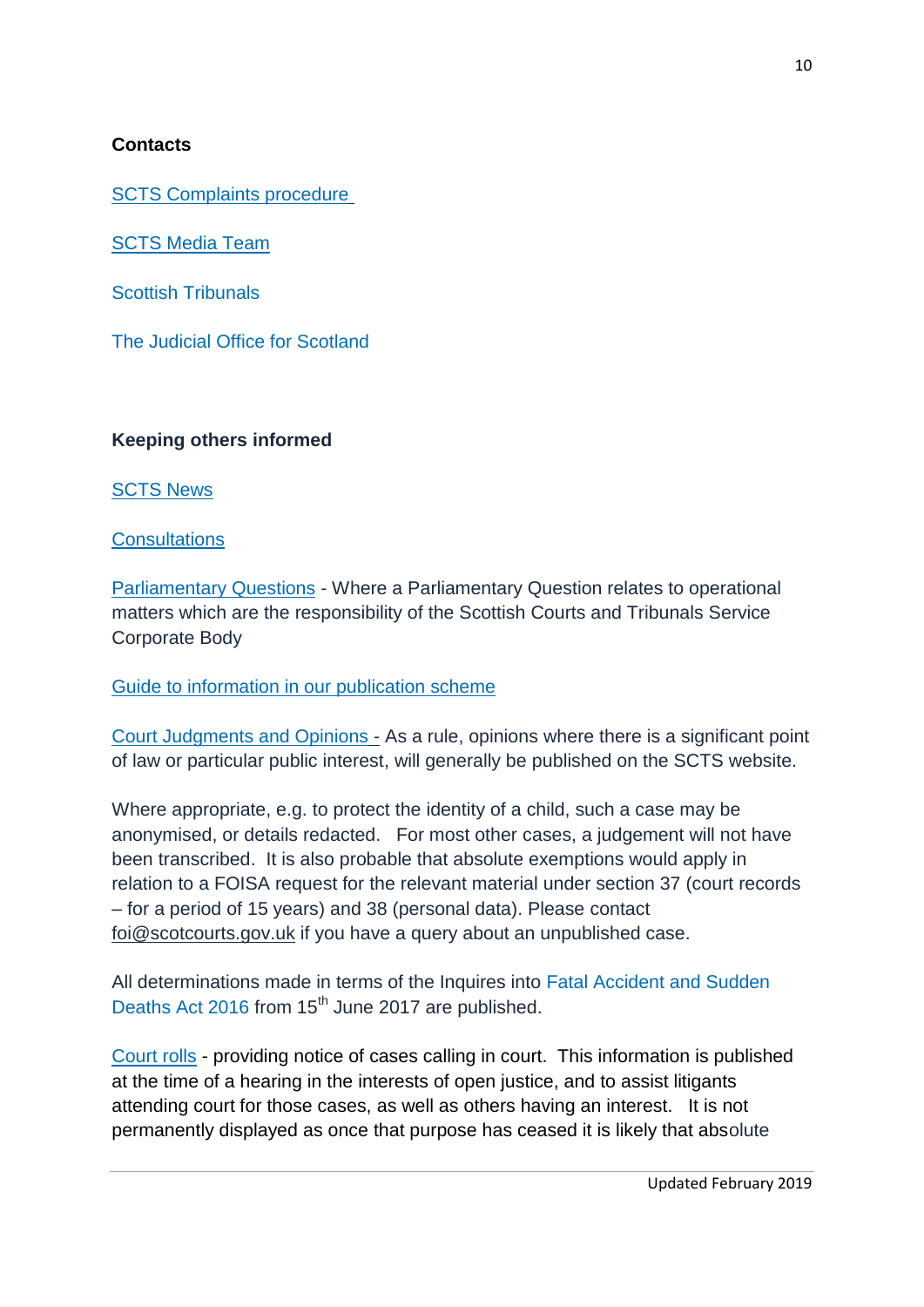exemptions would apply to the relevant material under section 37 (court records) and 38 (personal data). Please contact [foi@scotcourts.gov.uk](mailto:foi@scotcourts.gov.uk) if you have a query.

[Contempt of Court Orders](http://www.scotcourts.gov.uk/current-business/court-notices/contempt-of-court-orders) - We publish orders made by courts imposing restrictions on the reporting of court proceedings. These include Orders made under section 46(1) of the Children and Young Persons (Scotland) Act 1937 and section 4(2) and Section 11 of the Contempt of Court Act 1981.

[Freedom of Information and Data Protection](http://www.scotcourts.gov.uk/about-the-scottish-court-service/contact-us/freedom-of-information) - We provide information about how to make an FOI request to the SCTS.

[Court Fees](http://www.scotcourts.gov.uk/taking-action/court-fees) - We provide details of fees payable for submitting applications to the court and for lodging documents at different stages of court procedure.

[Rules of Court, Guidance and practice notes](http://www.scotcourts.gov.uk/rules-and-practice) - We publish rules of court, and other information on procedures and practices governing Scottish courts, to assist enquirers.

[Frequently Asked Questions](http://www.scotcourts.gov.uk/taking-action/frequently-asked-questions) - We provide material in the form of 'Frequently Asked Questions' to assist litigants

Records Management Plan – [We publish information on records keeping](http://www.scotcourts.gov.uk/docs/default-source/aboutscs/contact-us/freedom-of-information/Records-Management-Plan.pdf?sfvrsn=4)  [arrangements for SCTS](http://www.scotcourts.gov.uk/docs/default-source/aboutscs/contact-us/freedom-of-information/Records-Management-Plan.pdf?sfvrsn=4)

### **Publications**

Our publications – including statistical data - are available on the Scottish Courts and Tribunals Service website at [Reports and Data.](http://www.scotcourts.gov.uk/about-the-scottish-court-service/reports-data)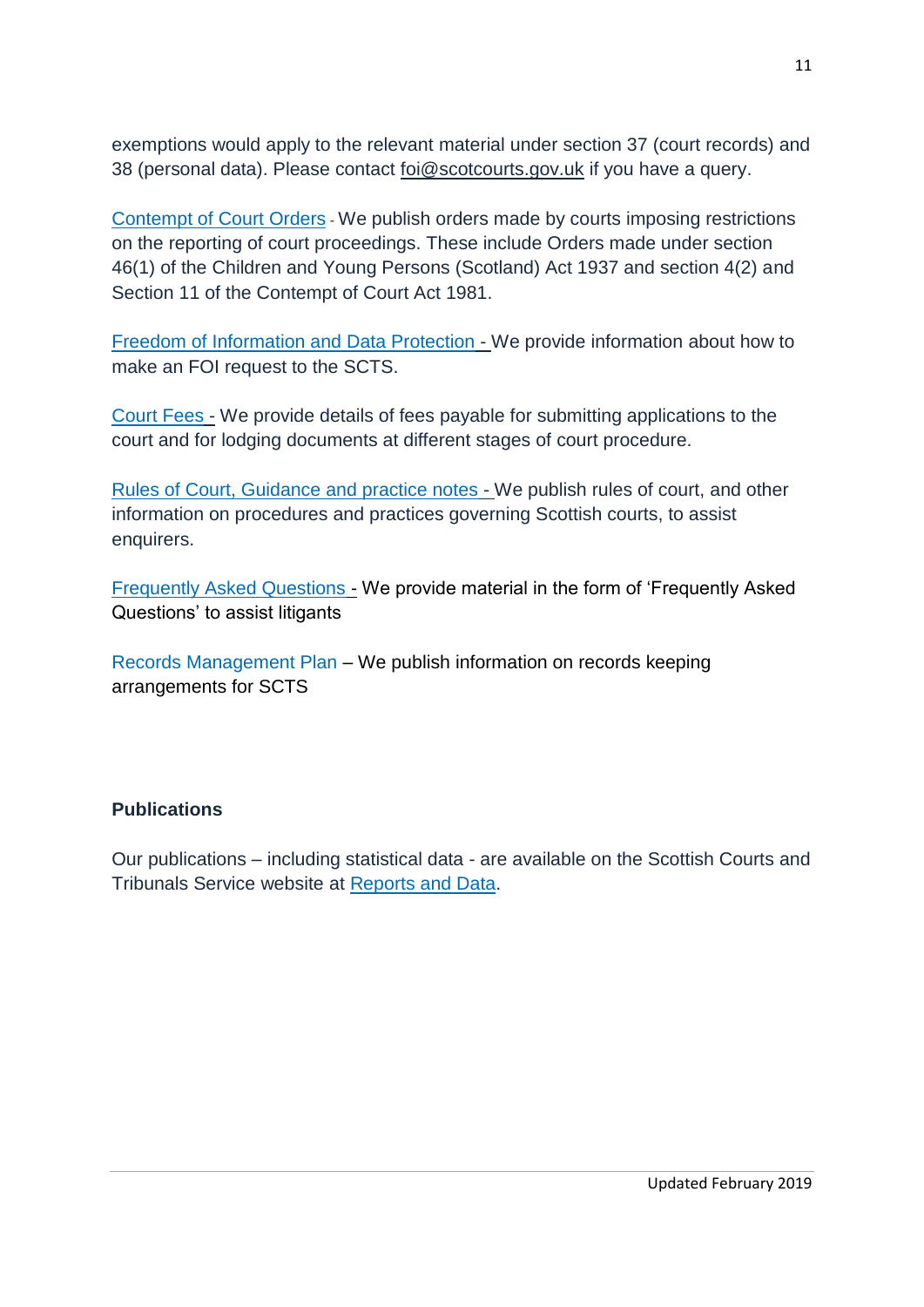# **Class 2 - How we deliver our functions and services**

*Description: Information about our work, our strategy and polices for delivering functions and services and information for our service users.*

### **The information we publish under this class**

The majority of information that we publish under this class can be found in the [reports and data](http://www.scotcourts.gov.uk/about-the-scottish-court-service/reports-data) section of our website.

This includes information specific to the following documents:

[Corporate Plan](https://www.scotcourts.gov.uk/docs/default-source/aboutscs/reports-and-data/publications/corporate-plan-2017-20-publish.pdf?sfvrsn=6)

[SCTS Business Plan](https://www.scotcourts.gov.uk/docs/default-source/aboutscs/reports-and-data/publications/scts-business-plan-2018-19.pdf?sfvrsn=2) 

[SCTS Annual Report and Accounts](https://www.scotcourts.gov.uk/docs/default-source/aboutscs/reports-and-data/publications/scts-annual-report-accounts-2017-18---final.pdf?sfvrsn=2) (including an archive of Scottish Court Service Reports and Accounts)

[People Strategy](https://www.scotcourts.gov.uk/docs/default-source/default-document-library/people-strategy---14-02-18.pdf?sfvrsn=2)

**Public Sector Reform Information** 

[Publications Archive](https://www.scotcourts.gov.uk/about-the-scottish-court-service/reports-data/publications-archive)

[HR People Scorecard](https://www.scotcourts.gov.uk/docs/default-source/aboutscs/reports-and-data/scts---people-scorecard-2017-18.pdf?sfvrsn=2)

[SCTS Framework Document](https://www.scotcourts.gov.uk/docs/default-source/scs---taking-action/scts-framework-document---april-201549d5cea6898069d2b500ff0000d74aa7.pdf?sfvrsn=2) 

[Mainstreaming Equality Report 2017](http://www.scotcourts.gov.uk/docs/default-source/aboutscs/reports-and-data/mainstream-report-april-2017.pdf?sfvrsn=4)

[Complaints Procedure](http://www.scotcourts.gov.uk/footer-pages/bottom-menu-bar/complaints-and-feedback/scs-complaints-procedure)

[Unacceptable Actions Policy](http://www.scotcourts.gov.uk/about-the-scottish-court-service/unacceptable-actions)

[Court Users' Charter](http://www.scotcourts.gov.uk/docs/default-source/scs-board/charter.doc?sfvrsn=10)

[Standards of Service for victims and witnesses](https://www.scotcourts.gov.uk/docs/default-source/aboutscs/reports-and-data/standards-of-service-for-victims-and-witnesses-2018-19.pdf?sfvrsn=2) 2018-19

Equal [Pay Policy Statement](https://www.scotcourts.gov.uk/docs/default-source/aboutscs/reports-and-data/scs-equal-pay-policy-statement-2015.doc?sfvrsn=2) 2015

[Gender Pay Gap Narrative 2018](http://www.scotcourts.gov.uk/docs/default-source/aboutscs/reports-and-data/reports-data/gender-pay-gap-narrative-21-03-18-v4-final.doc?sfvrsn=4)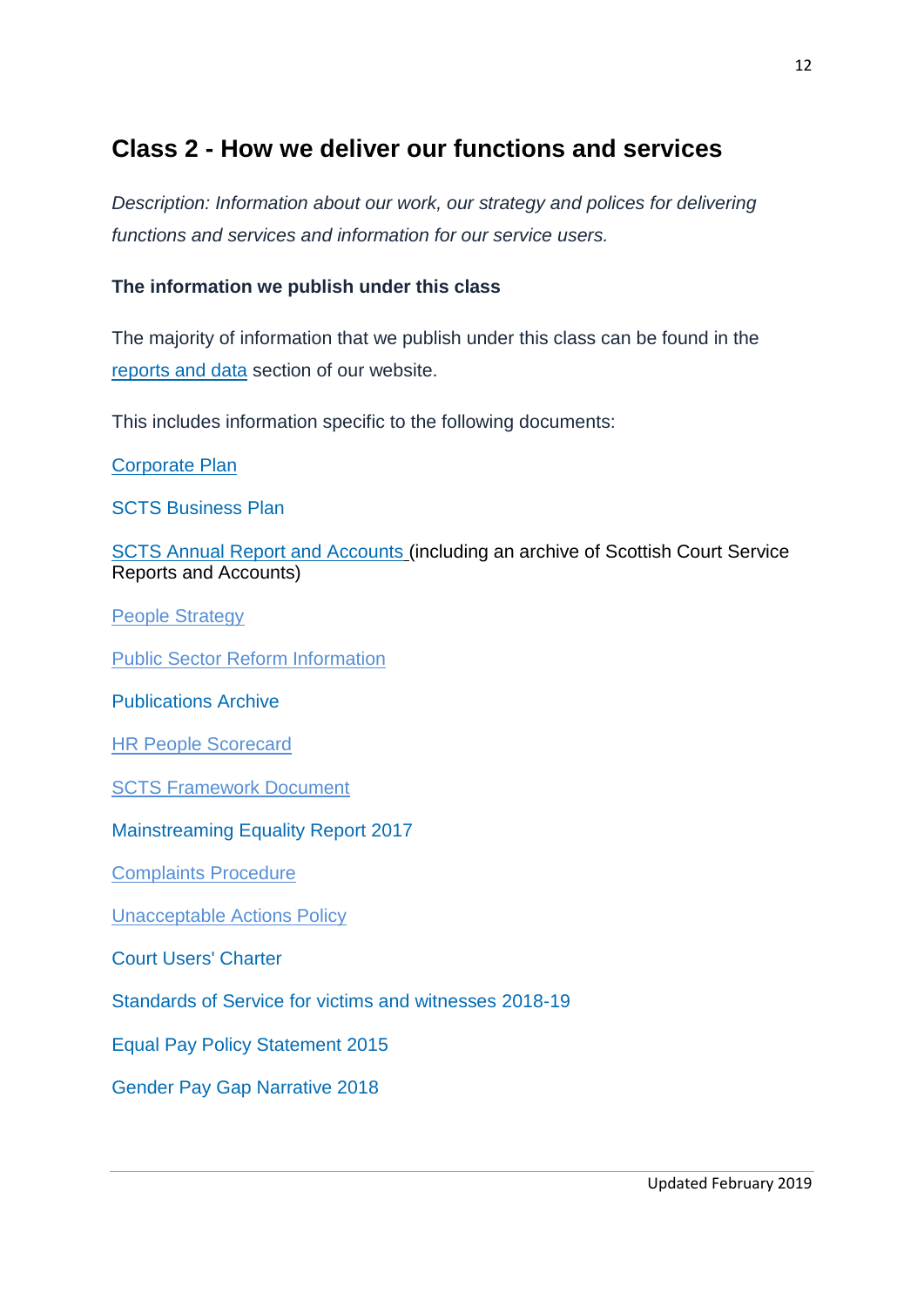[Information on types of court action](http://www.scotcourts.gov.uk/taking-action) (information and support available for persons with a specific purpose for coming to the court ether as a purser of an action or a defender)

Information on coming to court (for [jurors,](http://www.scotcourts.gov.uk/coming-to-court/jurors) [witnesses](http://www.scotcourts.gov.uk/coming-to-court/witnesses) and [victims\)](http://www.scotcourts.gov.uk/coming-to-court/victims-of-crime)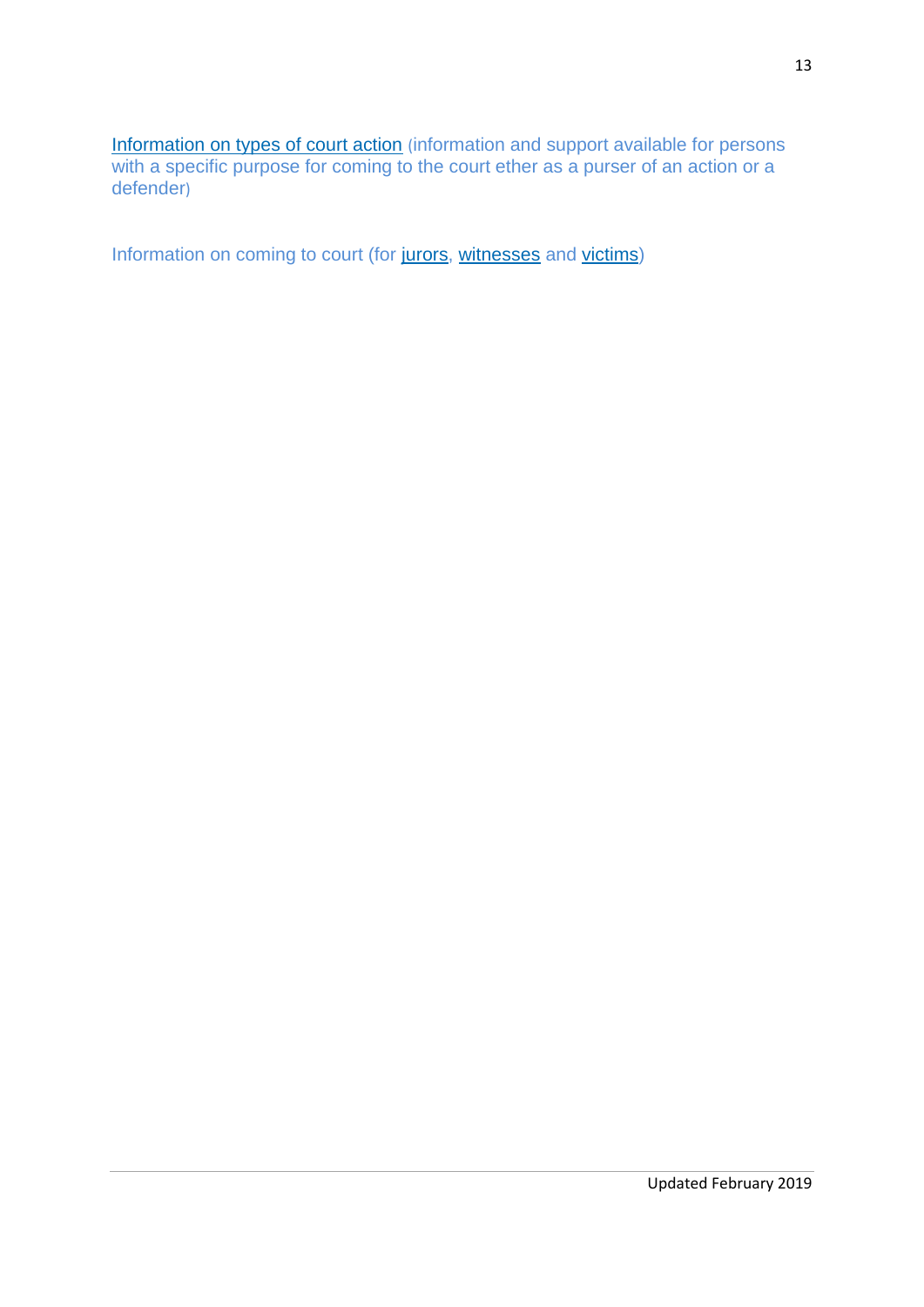## **Class 3 - How the authority takes decisions and what it has decided**

*Description: information about the decisions we take, how we make decisions and how we involve others.*

**The information we publish under this class**

[SCTS Audit and Risk Committee](https://www.scotcourts.gov.uk/about-the-scottish-court-service/the-scottish-court-service-board/scs-audit-committee) (including remit and minutes)

[People Committee](https://www.scotcourts.gov.uk/about-the-scottish-court-service/the-scottish-court-service-board/scs-people-committee)

[Estates, Health & Safety, Fire & Security Committee](http://www.scotcourts.gov.uk/about-the-scottish-court-service/the-scottish-court-service-board/estates-health-and-safety-fire-and-security-committee)

[Minutes of the SCTS Board](https://www.scotcourts.gov.uk/about-the-scottish-court-service/minutes/scts-board-minutes)

**[Consultations](https://www.scotcourts.gov.uk/about-the-scottish-court-service/consultations)** 

[Evidence and Procedure Review](https://www.scotcourts.gov.uk/evidence-and-procedure-review)

UK [Judicial Attitude Survey 2016](https://www.judiciary.uk/wp-content/uploads/2017/02/jas-2016-england-wales-court-uk-tribunals-7-february-2017.pdf)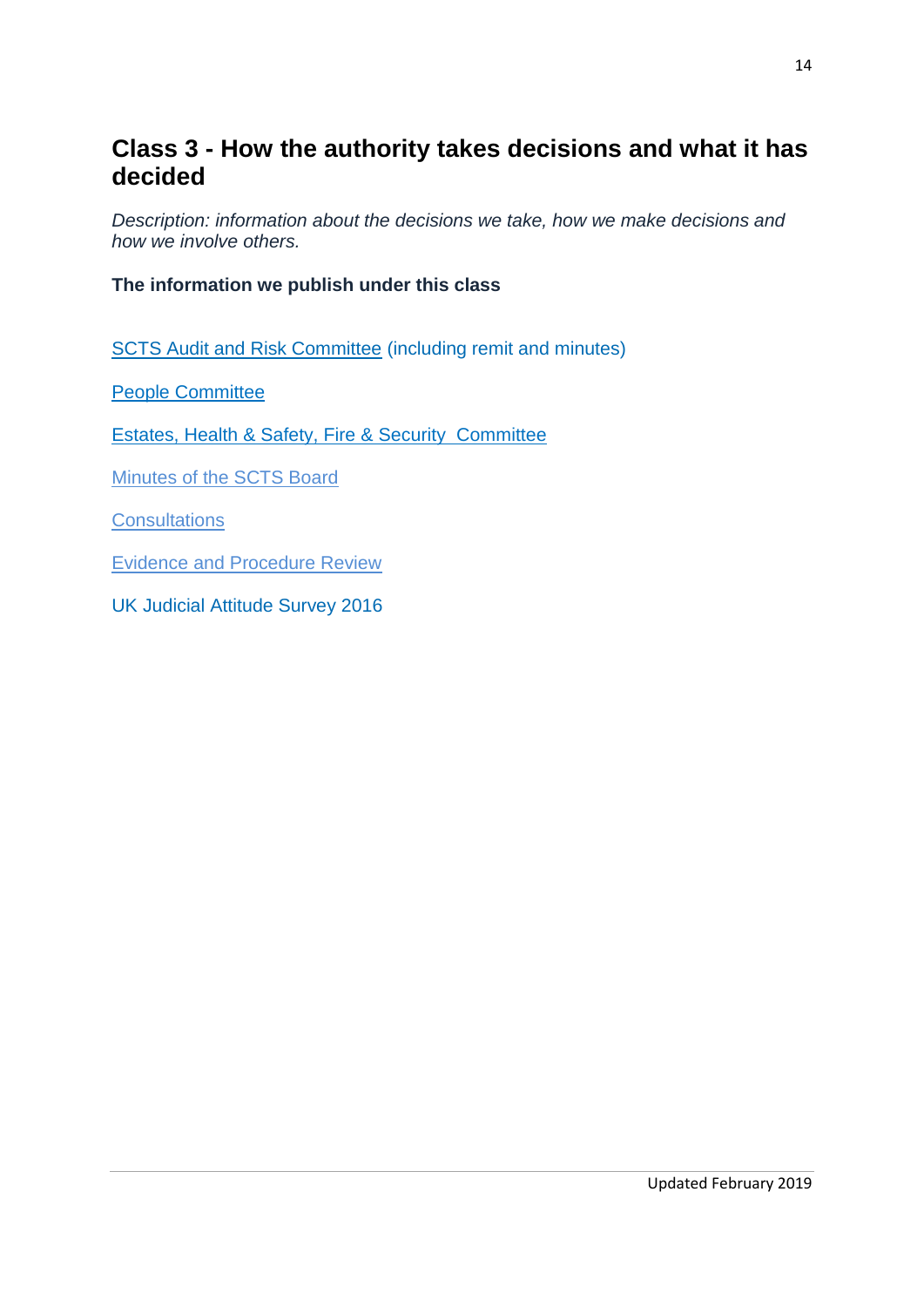# **Class 4 - What the authority spends and how it spends it**

*Description: information about our strategy for and management of financial resources (in sufficient detail to explain how we plan to spend public money and what has actually been spent).*

#### **The information we publish under this class**

[Annual Report and Accounts](https://www.scotcourts.gov.uk/docs/default-source/aboutscs/reports-and-data/publications/scts-annual-report-accounts-2017-18---final.pdf?sfvrsn=2) 2017-18

[SCTS Business Plan](https://www.scotcourts.gov.uk/docs/default-source/aboutscs/reports-and-data/publications/scts-business-plan-2018-19.pdf?sfvrsn=2) 2018-19

Public Services Reform Information - Part 3 of the [Public Services Reform \(Scotland\)](http://www.legislation.gov.uk/asp/2010/8/section/31)  [Act 2010](http://www.legislation.gov.uk/asp/2010/8/section/31) imposes new duties to publish information as soon as is reasonably practicable after the end of each financial year. These duties came into force on 1 October 2010.

The reports listed below can be viewed by clicking [here.](http://www.scotcourts.gov.uk/finance/public-services-reform-information)

- Payments with a value over £25
- **•** Hospitality
- Overseas Travel
- Consultancy Expenditure
- Public Relations Expenditure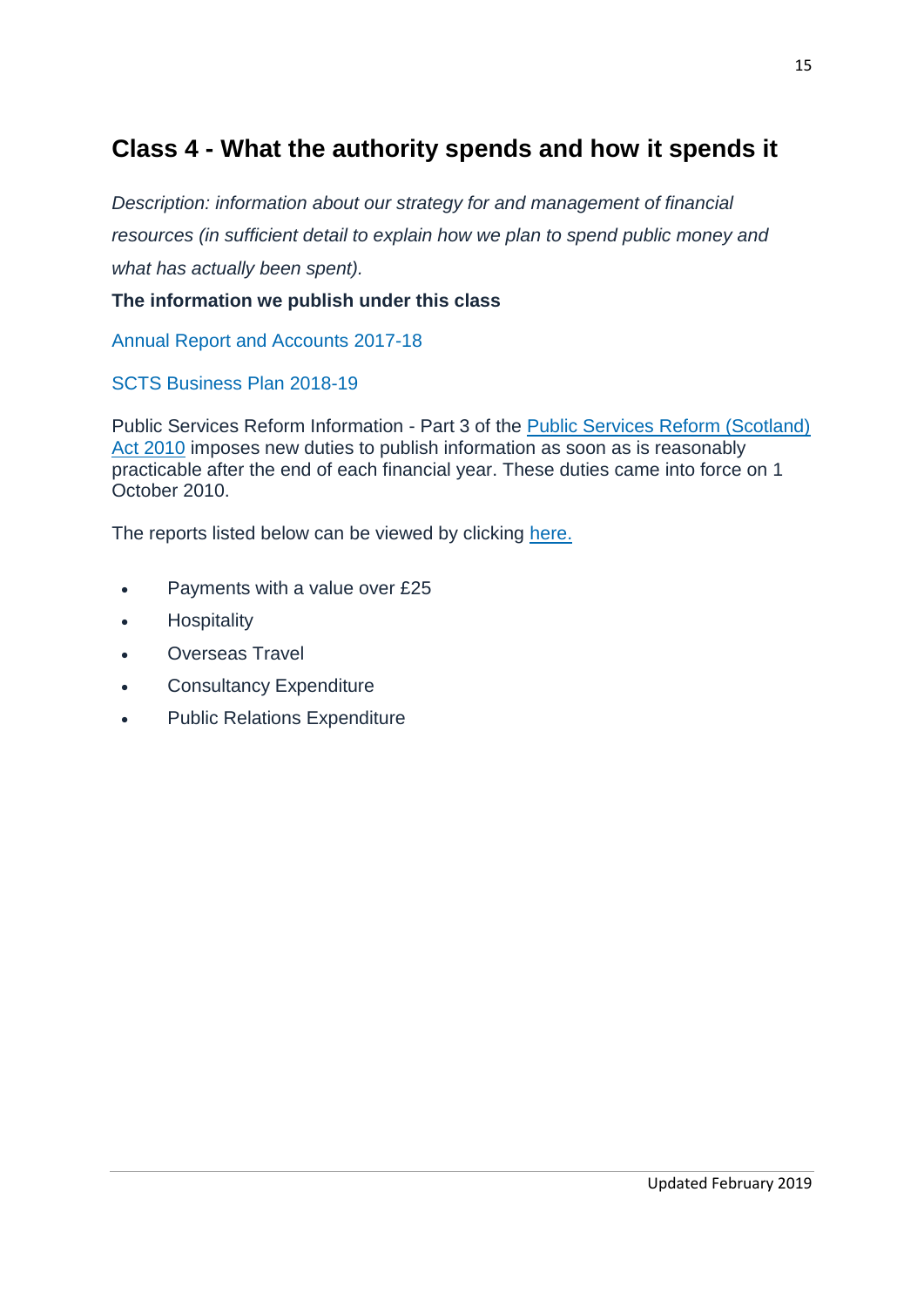## **Class 5 - How the authority manages its human physical and information resources**

*Description: information about how we manage the human, physical and information resources of the authority.*

#### **The information we publish under this class**

[People Strategy](https://www.scotcourts.gov.uk/docs/default-source/default-document-library/people-strategy---14-02-18.pdf?sfvrsn=2)

[Annual People Scorecard Report 2017-18](https://www.scotcourts.gov.uk/docs/default-source/aboutscs/reports-and-data/scts---people-scorecard-2017-18.pdf?sfvrsn=2)

[Mainstreaming Equality Report 2017](http://www.scotcourts.gov.uk/docs/default-source/aboutscs/reports-and-data/mainstream-report-april-2017.pdf?sfvrsn=4)

[SCTS Digital Strategy](http://www.scotcourts.gov.uk/docs/default-source/aboutscs/reports-and-data/reports-data/scts-digital-strategy---final.pdf?sfvrsn=4)

Staff Survey Results 2018

Not all of the SCTS staff and information policies are currently published on our website, but copies may be made available on request. Examples would be:

Induction

Staff Handbook

Conduct and Discipline Policy

Grievance Policy

Attendance Management Policy

Flexible Working Hours Policy

Carers Policy

Dignity at Work Policy

Travel & Subsistence Policy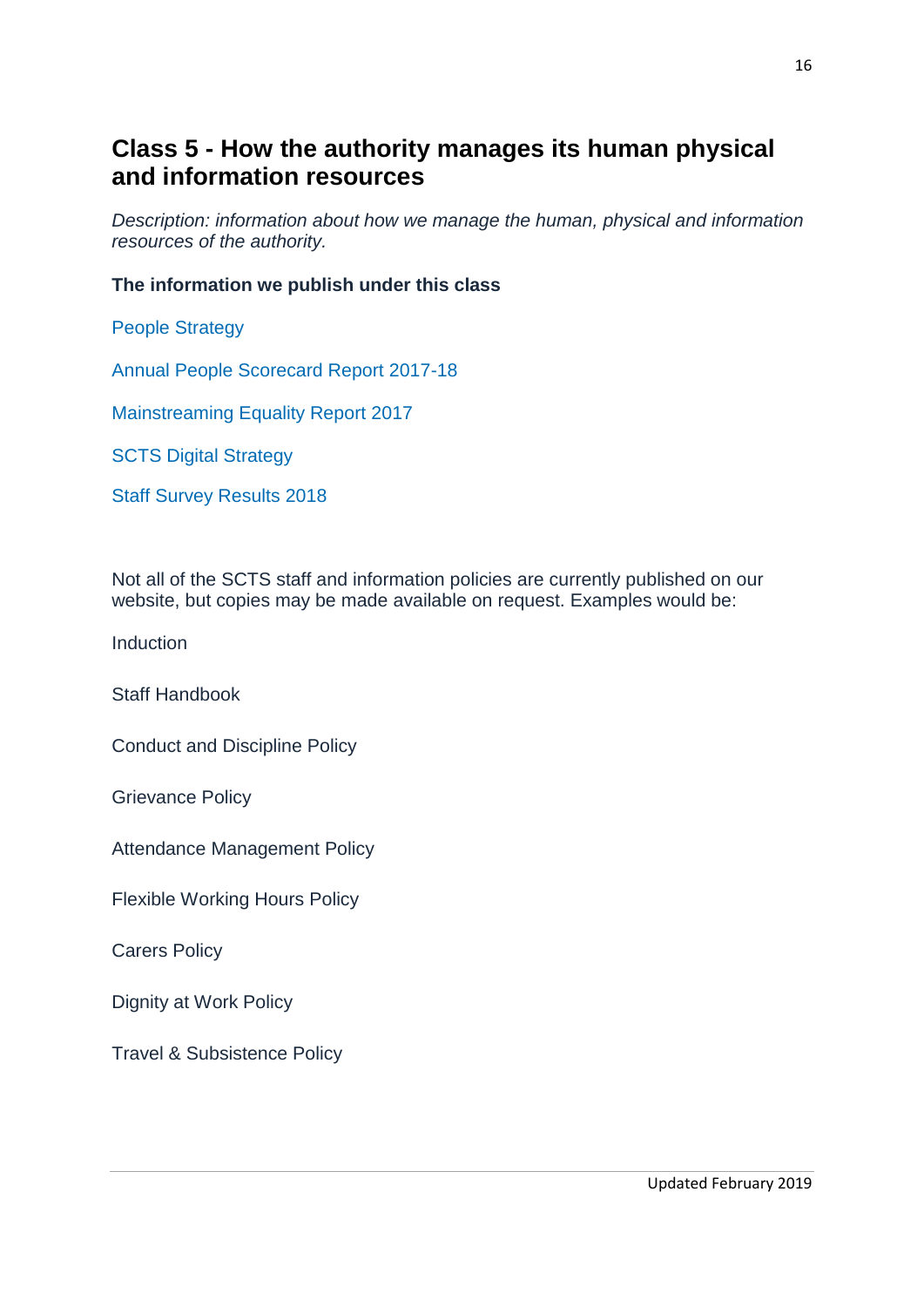# **Class 6 - How the authority procures goods and services from external providers**

*Description: information about how we procure goods and services, and our contracts with external providers.*

### **The information we publish under this class**

In line with all other Scottish public authorities, the Scottish Courts and Tribunals Service uses the Public Contracts Scotland website. This makes it easy to find contract opportunities from across the public sector in Scotland.

All Local Authorities, NHS Scotland, the Scottish Government, Agencies and NDPBs, Higher and Further Education and the Emergency Services all use Public Contracts Scotland.

Public Contracts Scotland is the national advertising website where Scottish public sector organisations:

- post Official Journal of the European Union (OJEU) contract notices (contracts over the [EU thresholds\)](http://www.scotland.gov.uk/Topics/Government/Procurement/Selling/SupplierJourney/what-to-expect/contract-thresholds)
- post below-threshold contract notices
- invite suppliers to submit quotations for very low value/risk goods and services through the online 'Quick Quote' system
- publish contract award notices
- can reserve suitable contracts for supported businesses (businesses where 50% or more of the workforce has a disability)

All of the Scottish Courts and Tribunals Service published documents (including terms and conditions) can be found by clicking the web link below. Information on past, future and current tenders along with Contract Awards from March 2009 are also published in this portal.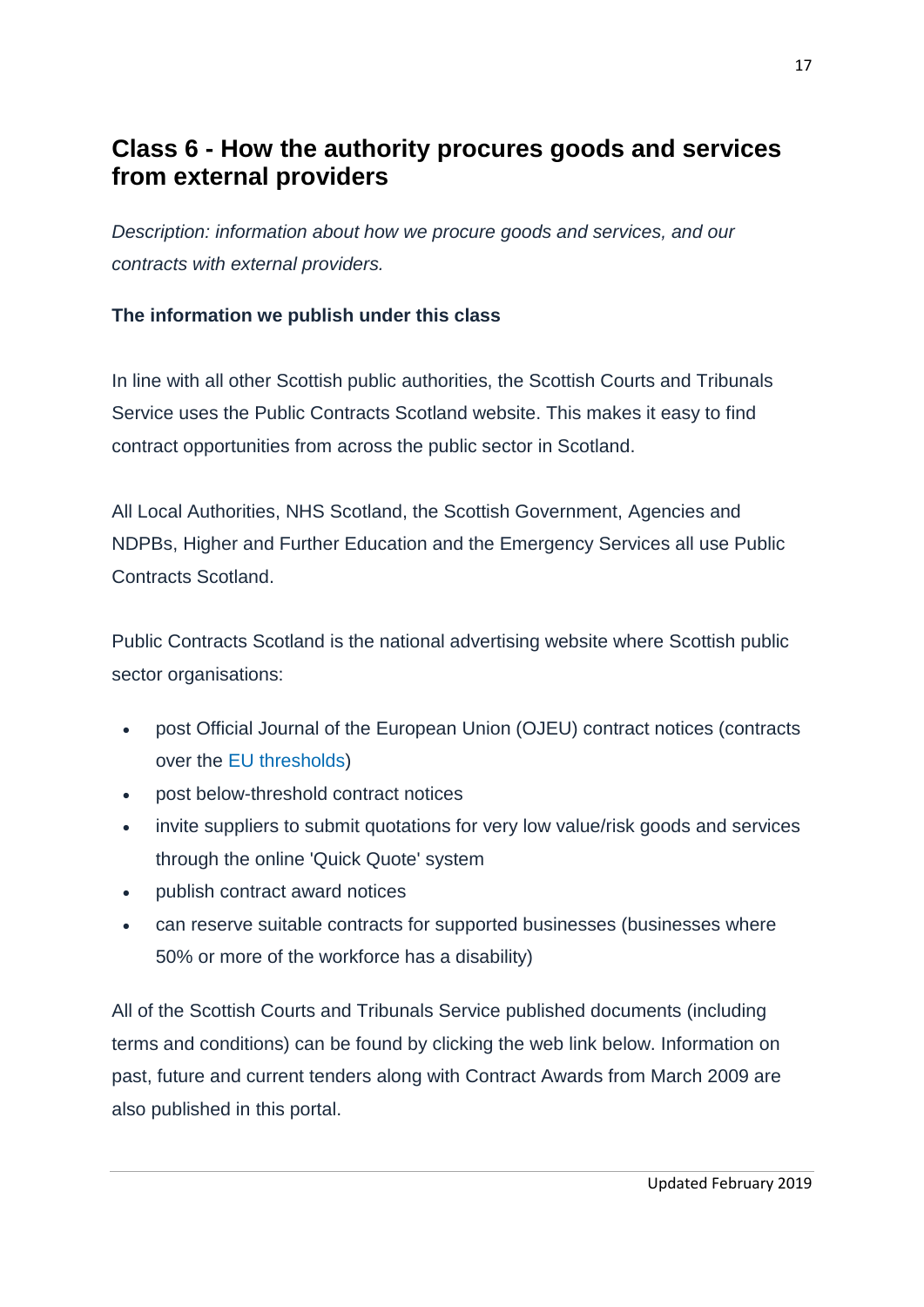## **[Public Contracts Scotland](http://www.publiccontractsscotland.gov.uk/search/Search_AuthProfile.aspx?ID=AA00396) Portal**

## Additional information on contracts beyond that set out on the Public Contracts Scotland Portal

Please note that in some instances specific charging information such as an hourly or per unit rate under a particular contract has not been published. This is where it is considered that disclosure of the information could be substantially prejudicial to the contractor's commercial interests, in line with section 33(1)(b) of the Freedom of Information (Scotland) Act 2002. It is where we have assessed the public interest in release as being outweighed by the public interest in allowing contractors the confidence that information which they consider to be sensitive cannot be used by competitors to their disadvantage (e.g. to undercut them in a subsequent procurement exercise).